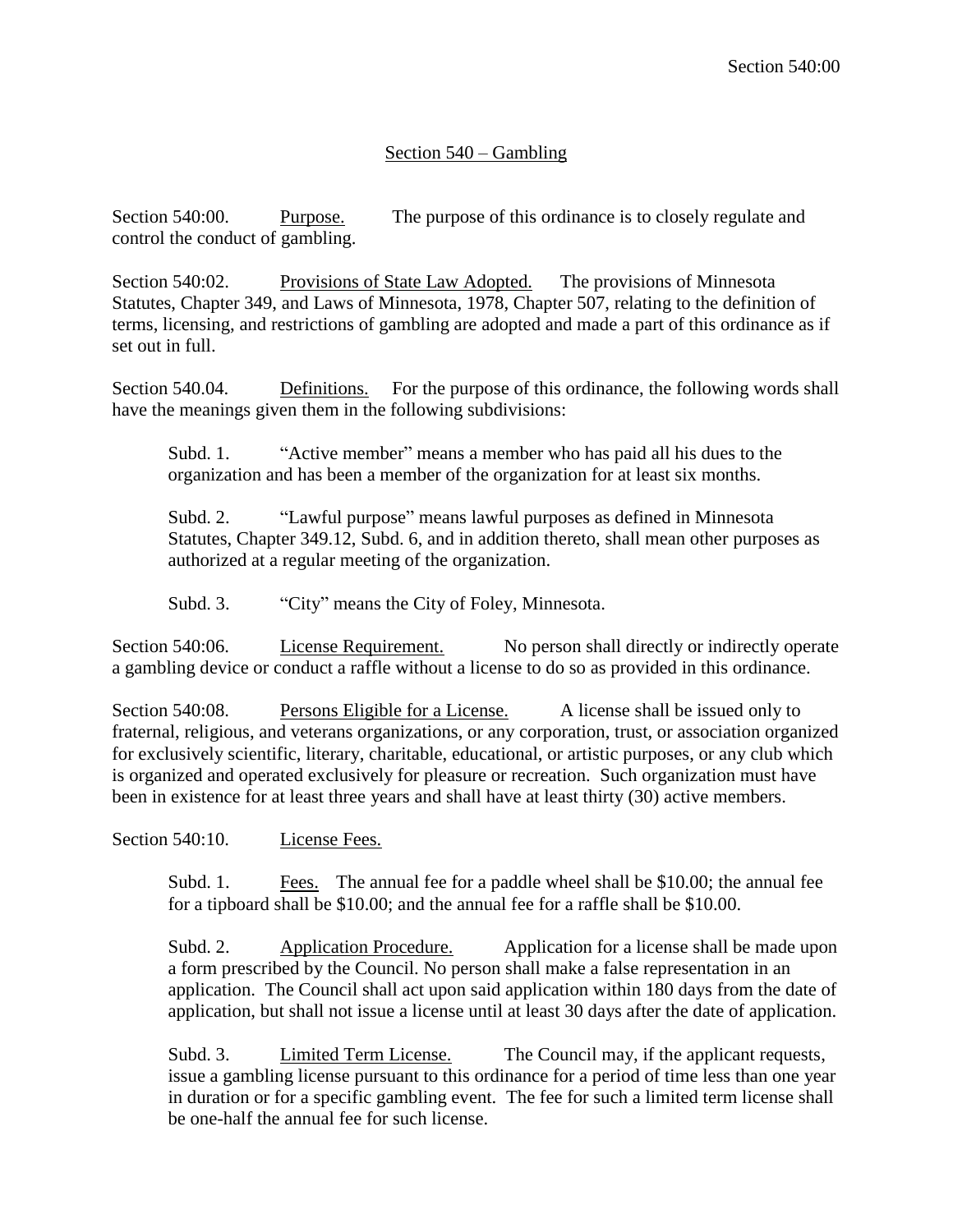Section 540:12. Profits. Profits from the operation of gambling devices for the conduct of raffles shall be used for lawful purposes only, as defined by Section 540:04, Subd. 2.

## Section 540:14. Conduct of Gambling.

Subd. 1. Gambling Manager. All operation of gambling devices and the conduct of raffles shall be under the supervision of a single gambling manager to be designated by the organization. The gambling manager shall be responsible for gross receipts and profits from gambling devices and raffles and for their operation. The gambling manager shall be responsible for using profits for a lawful purpose.

Subd. 2. Bond. The gambling manager shall provide a fidelity bond in the sum of \$10,000.00 in favor of the organization conditioned on the faithful performance of his duties. Terms of the bond shall provide that notice shall be given in writing to the licensing authority not less than 30 days prior to its cancellation. The City may waive this bond requirement by including a waiver provision in the gambling license issued to an organization, provided that a license containing such a provision shall be granted only by unanimous vote.

Subd. 3. Qualifications of Gambling Manager. The gambling manager shall be an active member of the organization, and shall qualify under State law.

Section 540:16. Compensation. No compensation shall be paid to any person in connection with the operation of a gambling device or the conduct of a raffle by a licensed organization. No person who is not an active member of an organization, or the spouse or surviving spouse of an active member, may participate in the organization's operation of a gambling device or conduct of a raffle.

Section 540:18. Reporting Requirements.

Subd. 1. Gross Receipts. Each organization licensed to operate gambling devices shall keep records of its gross receipts, expenses and profits for each single gathering or occasion at which gambling devices are operated or a raffle is conducted. All deductions from gross receipts for each single gathering or occasion shall be documented with receipts or other records indicating the amount, a description of the purchased item or service or other reason for the deduction, and the recipient. The distribution of profits shall be itemized as to payee, purpose, amount, and date of payment.

Subd. 2. Separation of Funds. Gross receipts from the operation of gambling devices and the conduct of raffles shall be segregated from other revenues of the organization, and placed in a separate account. The person who accounts for gross receipts, expenses and profits from the operation of gambling devices or the conduct of raffles shall not be the same person who accounts for other revenues of the organization.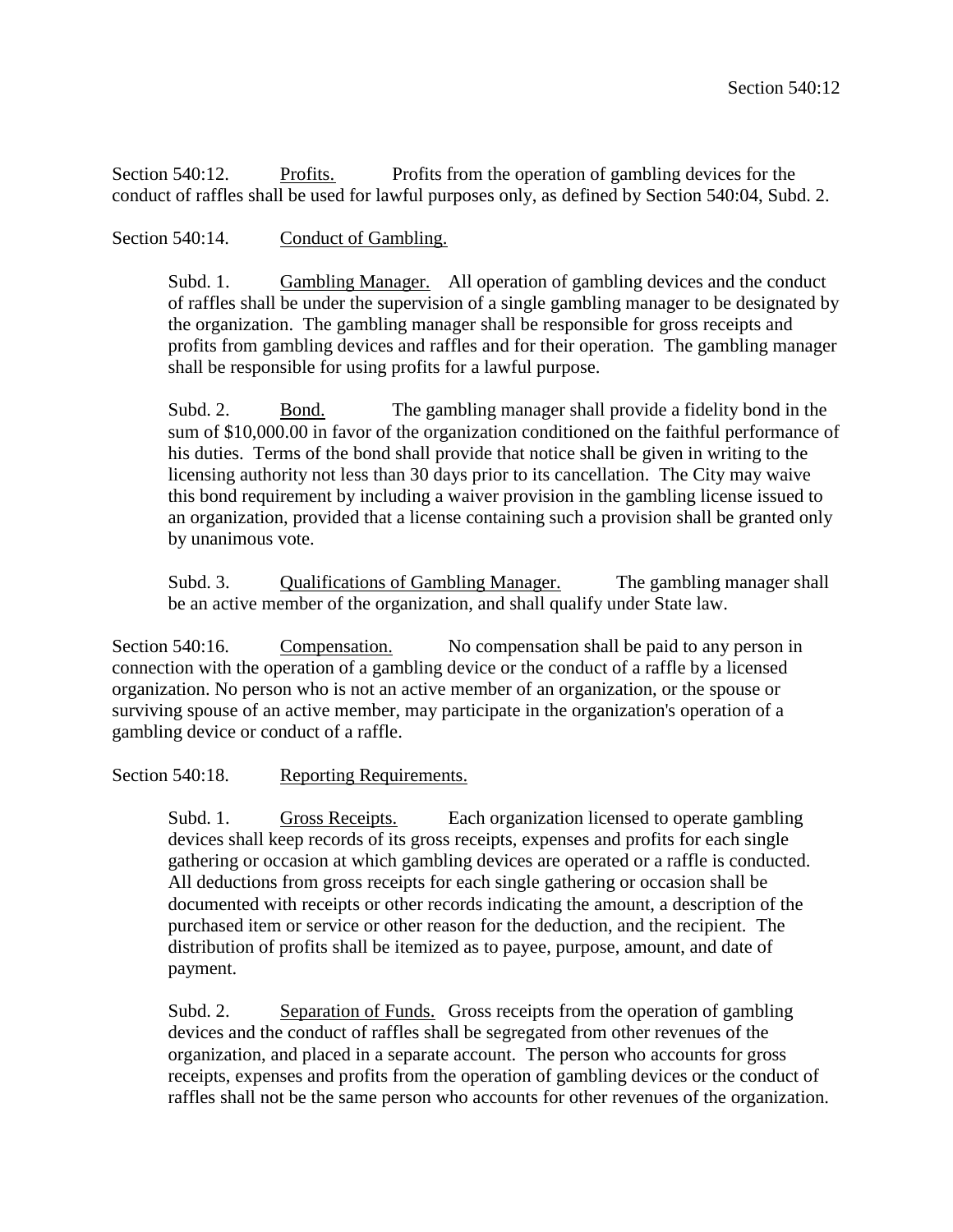Subd. 3. Monthly Reports. Each organization licensed to operate gambling devices or to conduct raffles shall report monthly to its membership, and to the City Clerk, its gross receipts, expenses and profits from gambling devices or raffles, and the distribution of profits. The licensee shall preserve such records for three years.

Section 540:20. Eligible Premises. Gambling devices shall be operated and raffles conducted by a licensed organization only upon premises which it owns or leases, except that tickets for raffles may be sold off - the premises. Leases shall be in writing and shall be for a term of at least twelve months, unless the City Council specifies a shorter term and such shorter term is inserted in the license issued to the organization. No lease shall provide that rental agreements be based on a percentage of receipts. A copy of the lease shall be filed with the City Clerk.

Section 540:22. Prizes. Total prizes from the operation of paddle wheels and tipboards awarded in any single day in which they are operated shall not exceed \$500.00. Total prizes resulting from any single spin of a paddle wheel or from any single tipboard shall not exceed \$100.00. Total prizes from the operation of a raffle shall not exceed \$3,000.00. Total prizes awarded in any calendar year by any organization shall not exceed \$15,000.00.

Section 540:24. Bingo. Nothing in this ordinance shall be construed to authorize the conduct of bingo without acquiring a separate bingo license.

## Section 540:26. Penalties.

Subd. 1. Criminal Penalty. Violation of any provision of this ordinance shall be a misdemeanor. A person convicted of violating any provision of this ordinance shall be subject to a fine of not more than \$500.00 or imprisonment for a term not to exceed 90 days, or both, plus in either case the costs of prosecution.

Subd. 2. Suspension and Revocation. Any license may be suspended or revoked for any violation of this ordinance. A license shall not be suspended or revoked until the procedural requirements of Subd. 3 (supra) have been complied with, provided that in cases where probable cause exists as to an ordinance violation, the City may temporarily suspend upon service of notice of the hearing provided for in Subd. 3. Such temporary suspension shall not extend for more than two weeks.

Subd. 3. Procedure. A license shall not be revoked under Subd. 2 until notice and an opportunity for a hearing have first been given to the licensee. The notice shall be personally served and shall state the ordinance provision reasonably believed to be violated. The notice shall also state that the licensee may demand a hearing on the matter, in which case the license will not be suspended until after the hearing is held.